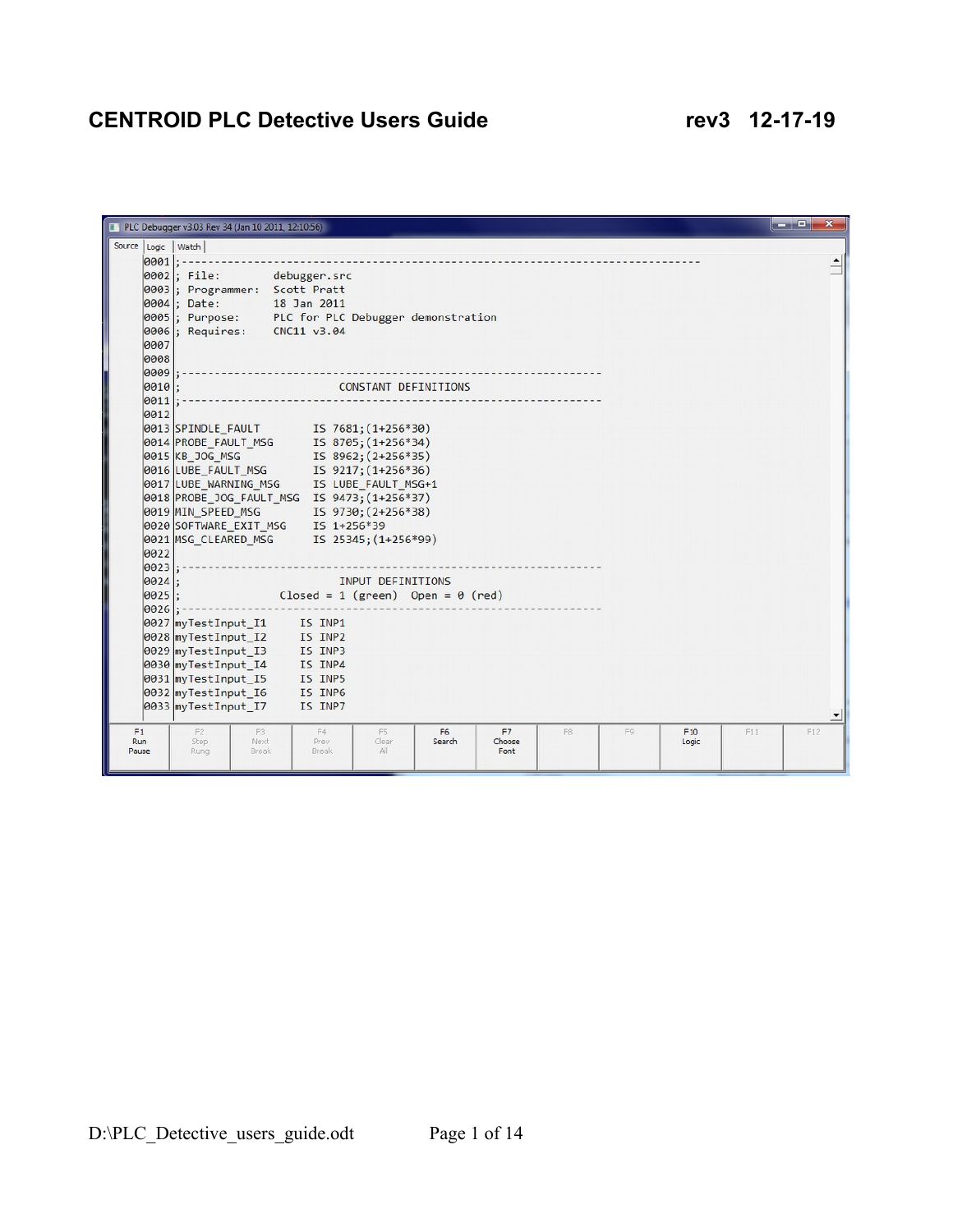## **Table Of Contents**

### **Introduction**

### **Chapter 1 – Installation**

Software and Hardware requirements Installing the PLC Detective Before Running The PLC Detective For The First Time Running the PLC Detective Switching focus between the PLC Detective and CNC11 Window Keyboard jogging and focus

#### **Chapter 2 – Overview Of The PLC Detective Window**

Switching between The Source Code, Logic and Watch Views Graphics and color conventions

## **Chapter 3 – Using The Source Code View**

#### **Viewing Options and Source Code Navigation**

**Font Selection**  Search Source Code display for logic in inactive stages

## **Tools for PLC Program Development and Debug**

A note about PLC program behavior F1 - Run/Pause F2 - Step Rung **Breakpoints**  Mouse Over (Hover) Mapping Word Variables to allow Viewing of System Variables, Timers and D/A Values Viewing Source Code in Active and Inactive Stages

## **Chapter 4 – Using The Logic Diagram View**

### **Viewing and Run-time Options**

F1 **–** Start F3 – Switch to Time, Switch to Event F5, F6 & F7 – Zoom In, Zoom Out & Zoom Reset F8 - Rising and Falling Edge Types  $F11 - Save$  F12 – Load Pre and Post Trigger Settings **Capturing and Analyzing PLC Events** Setting up a PLC capture Viewing and Analyzing capture results

## **Chapter 5 – Using The Watch View**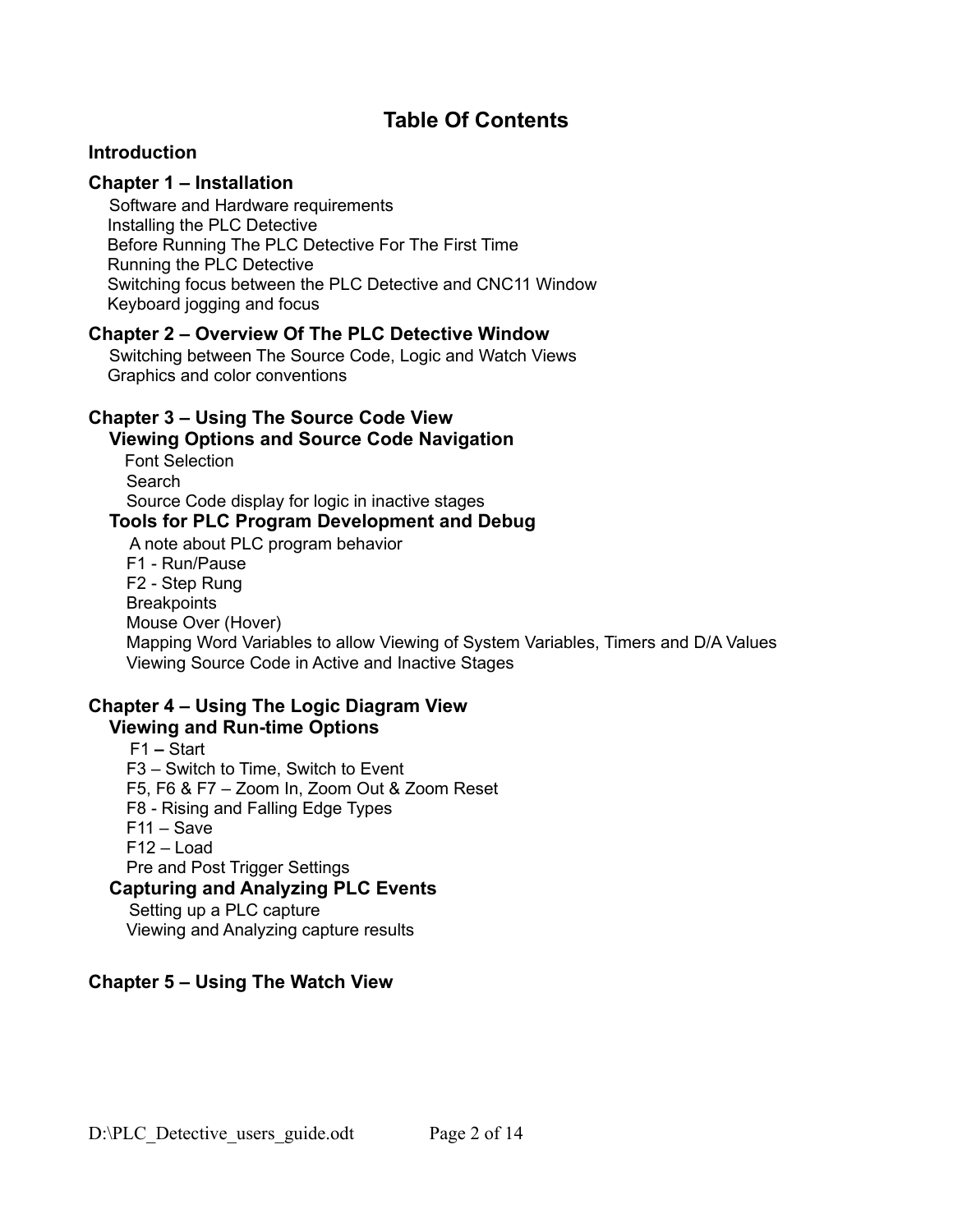## **Introduction – CENTROID PLC Detective**

The PLC detective is a free built-in CNC utility software PLC Debug tool that is built into CNC12. The PLC detective makes writing and troubleshooting PLC programs faster and easier. The PLC detective is based on Centroid's already powerful PLC programming source language and enable system integrators to tackle larger and more complex retrofits.

Every system Integrator who has ever tried to create or modify a PLC program for a new or modified machine knows the frustration of having run some new PLC program, wondering "Whats it doing now?". Now Centroid's "PLC Detective" allows you to clearly see the true/false state of each instruction while the machine is running, highlighted in color!

Everyone who has ever tried to debug a long term intermittent problem knows the frustration of trying to figure out what led up to a fault condition. Now Centroid's " PLC Detective" solves this problem once and for all. Set your trap , and wait , when the error occurs, go look back in time at all the I/O's leading up to the problem. This is "game changing" PLC debug tool for Integrators and Power Users alike."

To start PLC detective from the main screen of CNC12, press <Ctrl E>, this will bring up PLC detective, allowing you to see what is active and not active in the PLC program and some other useful information regarding the PLC.

## **CENTROID PLC Detective Features List**

### **Live Source Code Display**

- Display PLC source code live on screen, while the machine is running.
- See the state of inputs, outputs, and variables by name and I/O number.
- Set live "breakpoints" on the status (true or false) of PLC statements in source code lines.
- "Mouse over" word variables to see the actual values of any word variable in real-time.
- Map word variables to System Variables, Timers and A/D readings and then mouse over the mapped word variables to view real-time values.

### **Logic Analyzer with Timing Diagram display**

- Capture critical events before and after an error or fault.
- Save timing diagrams for later analysis and offline viewing.
- Set traps to catch long term intermittent problems.
- View the state of I/O's and variables leading up to a problem condition
- Moveable cursors automatically measure and display elapsed time between PLC events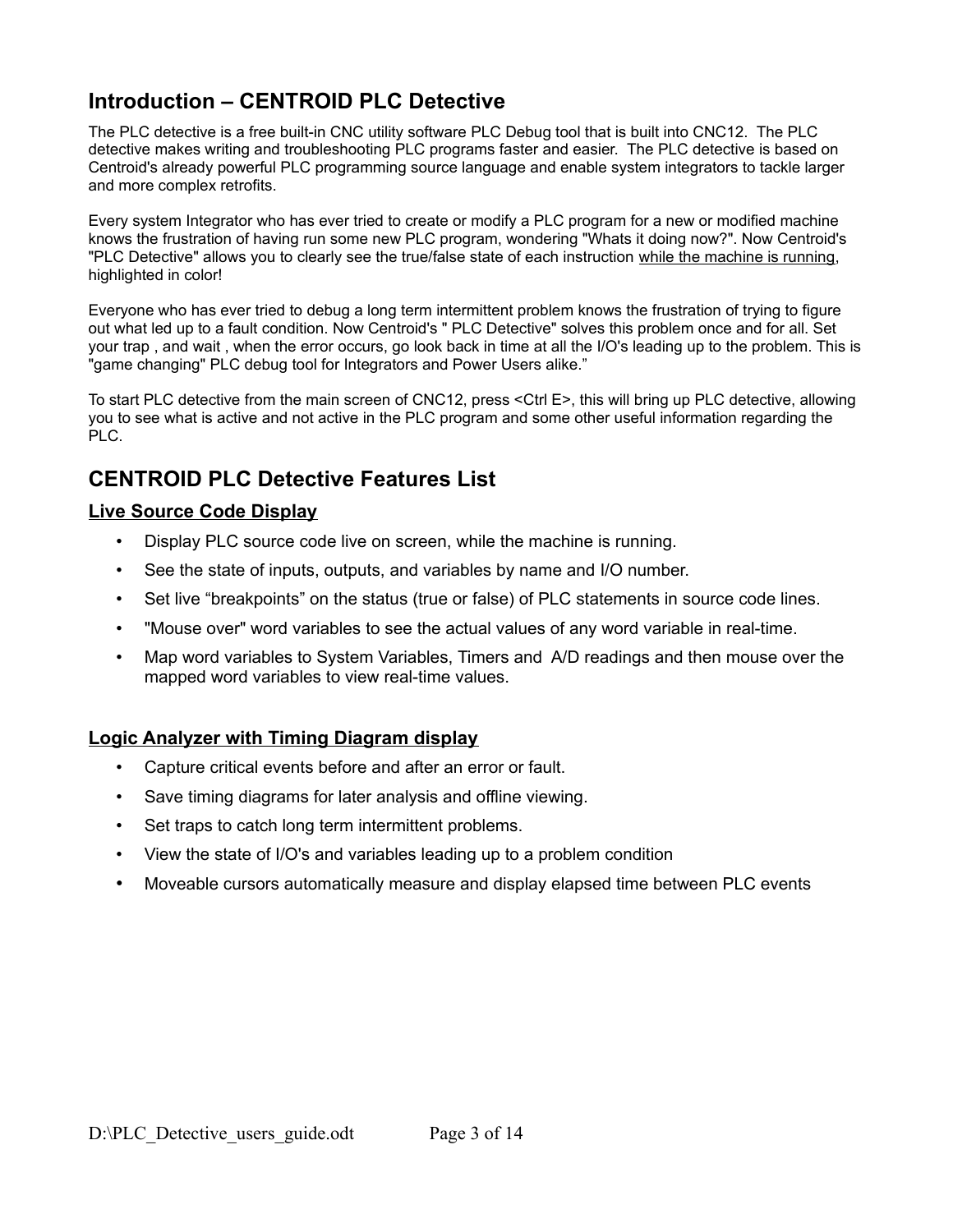# **Chapter 1: PLC Detective Installation**

## **Software Requirements**

• Windows Systems: Windows 7 or higher, Centroid CNC11 v3.04 or higher

## **Hardware Requirements**

- Mouse Required
- 2 GB Ram
- P4 Class CPU 2Ghz or higher

## **Software Installation**

The PLC Detective is available for installation from the CNC11 installation menu. When installing CNC11 v3.04 or higher, make sure that WinPcap is checked:

| Centroid CNC11<br><b>Choose Components</b>                                                                                | Ж                                                                                                                       |  |  |  |  |  |  |  |  |  |
|---------------------------------------------------------------------------------------------------------------------------|-------------------------------------------------------------------------------------------------------------------------|--|--|--|--|--|--|--|--|--|
| Choose which features of Centroid CNC11 3.03 Beta Rev 34 you want to install.                                             |                                                                                                                         |  |  |  |  |  |  |  |  |  |
| Check the components you want to install and uncheck the components you don't want to<br>install. Click Next to continue. |                                                                                                                         |  |  |  |  |  |  |  |  |  |
| Select components to install:                                                                                             | $\triangledown$ CNC11 Mill<br>CNC11 Lathe<br>CNC11 Mill Demo<br>CNC11 Lathe Demo<br>WinPcap (required for PLC Debugger) |  |  |  |  |  |  |  |  |  |
| Space required: 60.2MB                                                                                                    |                                                                                                                         |  |  |  |  |  |  |  |  |  |
| Nullsoft Install System v2.45                                                                                             | $<$ Back<br>Next<br>Cancel                                                                                              |  |  |  |  |  |  |  |  |  |
|                                                                                                                           |                                                                                                                         |  |  |  |  |  |  |  |  |  |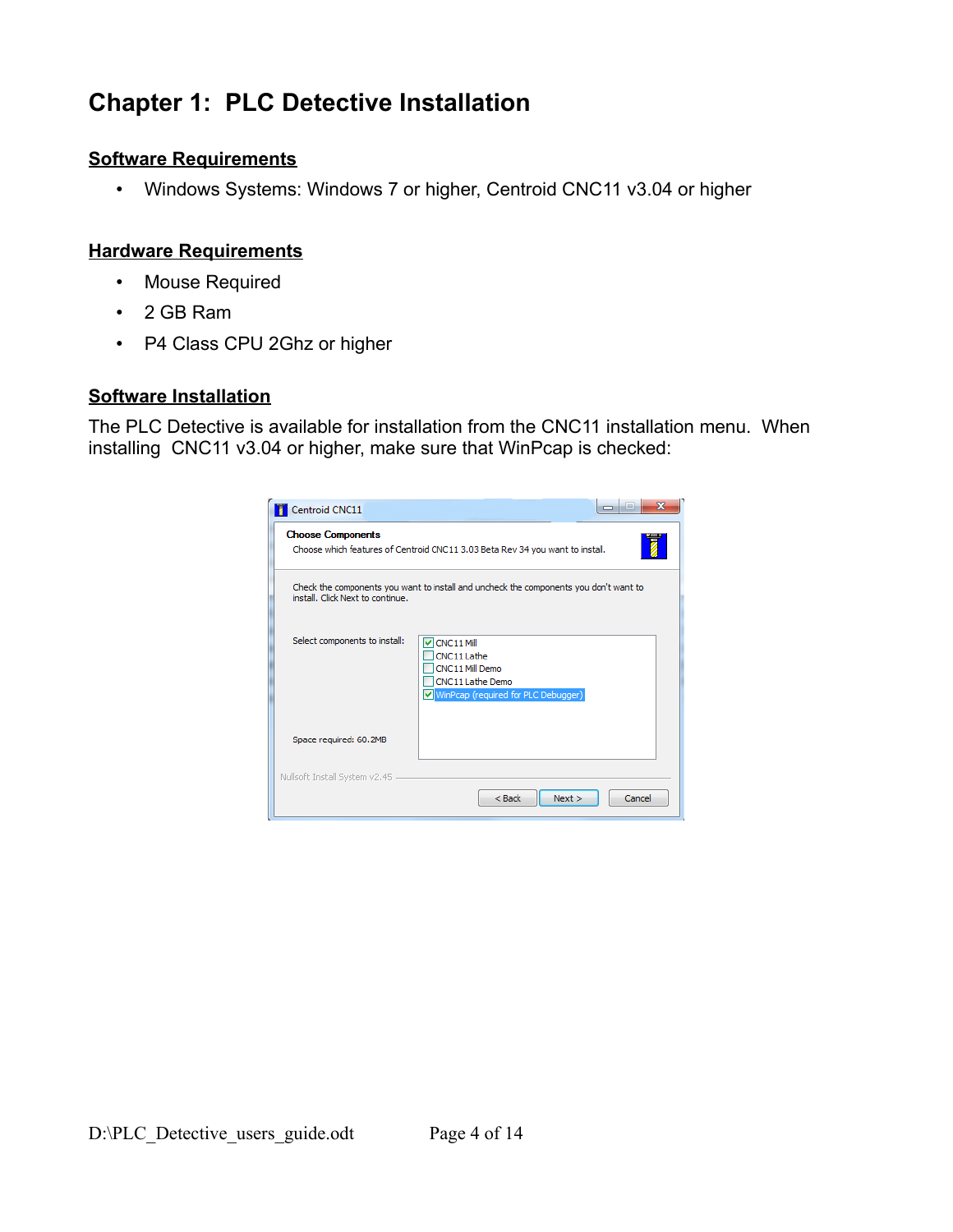# **Chapter 1: PLC Detective Installation (Cont'd)**

## **Before Running The PLC Detective for The First Time**

Before running the PLC Detective for the first time, and after any PLC source code changes, the PLC program needs to be compiled/recompiled. To compile a PLC program:

- 1.) Exit CNC11 software.
- 2.) Select the "Start" button in the lower left corner of the screen..
- 3.) Select "All Programs"->"Accessories"->"Command Prompt"
- 4.) At the command prompt, type\* "cd\cncm"(without quotes). Press enter.
- 5.) Type "mpucomp source.src mpu.plc" (without quotes) where source.src is the name of the PLC program you wish to compile. Press enter.

Example: To compile a PLC program called dc3iob-basic.src type:

mpucomp dc3iob-basic.src mpu.plc

- 6.) At the command prompt, type "exit" (without quotes). Press enter.
- 7.) Start CNC11 software.

## **Running The PLC Detective\***

In the c:\cncm folder and with CNC11 running**,** double click plcdebugger (or plcdebugger.exe depending on your folder view options). In CNC11 v3.08+, the PLC Detective can be started with CTRL+E provided you are at the main screen and not running a job.

### **Switching Focus Between The PLC Detective And CNC11 Window**

If CNC11 and/or the PLC Detective window is running full screen, you will need to switch between windows by pressing alt-tab. Pressing alt-tab will cycle focus between all open windows. If only two windows are open, pressing alt-tab will toggle between the windows. To select from multiple windows, hold down the alt key and then press tab times until the desired window is selected and then release both keys

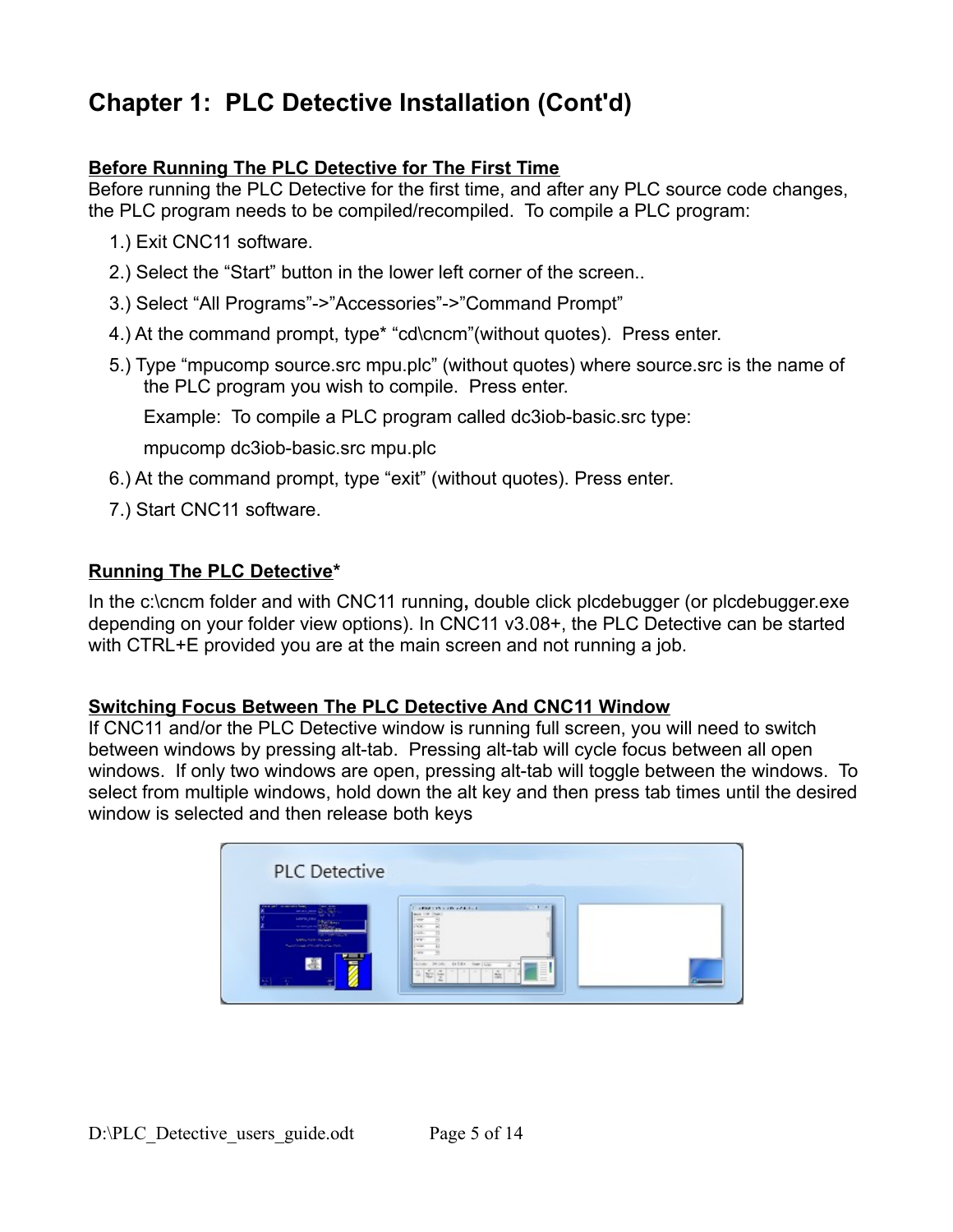## **Keyboard Jogging and Focus**

Keep in mind that while focus is on the PLC Detective window, **no keyboard events are being sent to CNC11**. If PLC Detective is running in full screen, you won't be able to see keyboard events in PLC Detective, you'll need a bigger monitor and/or higher resolution settings so that you can have focus on CNC11 and still see the PLC Detective window in order to see keyboard events in PLC Detective.

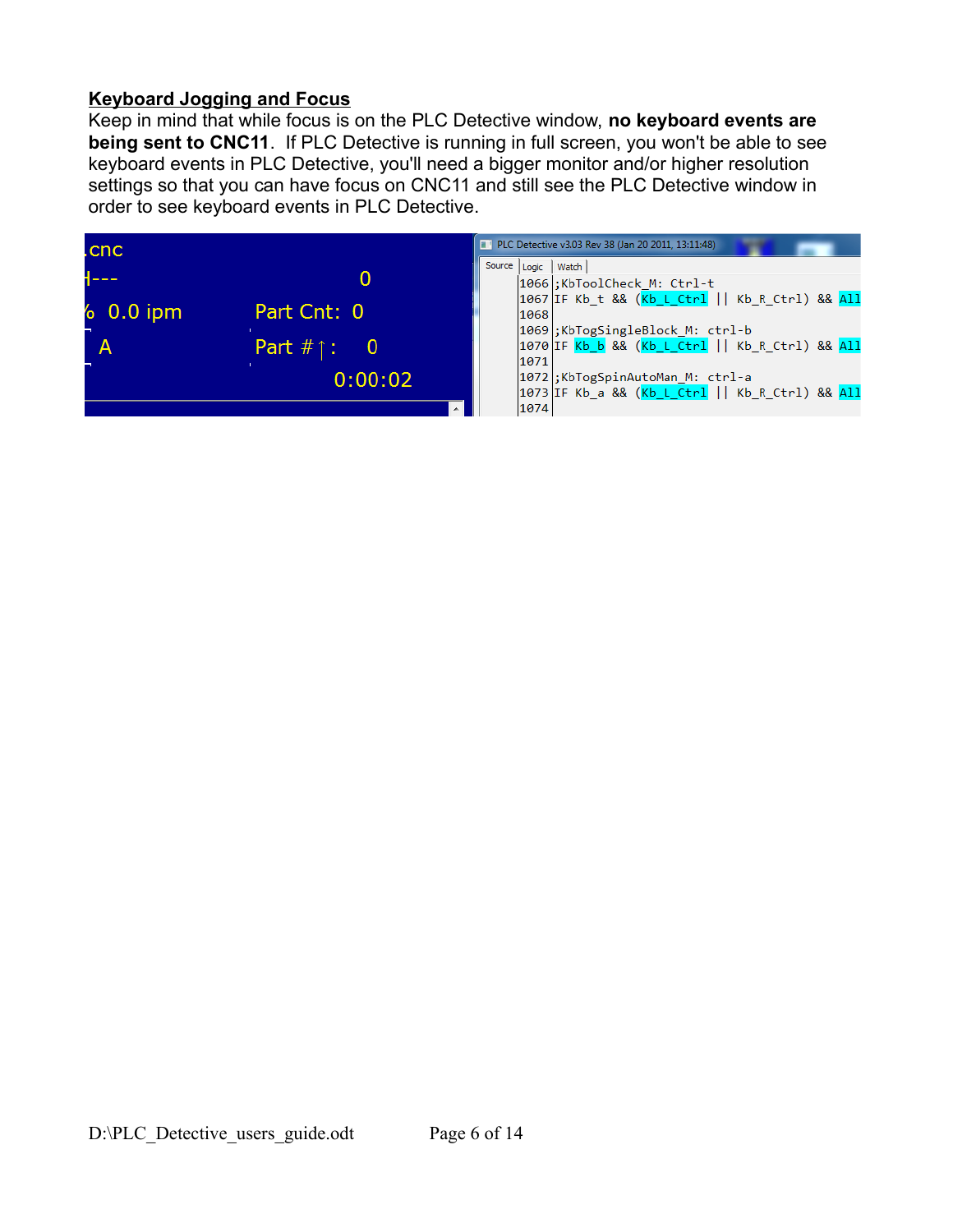## **Chapter 2: Overview Of The PLC Detective Window**

|                              | PLC Debugger v3.03 Rev 34 (Jan 10 2011, 12:10:56)                                                                                                                                                     |                                                                                                                                                                                                                                                                                                                                                                                                                       |                    |                          |                      |    |    |              |     | $-$ 0<br>$\mathbf{x}$ |
|------------------------------|-------------------------------------------------------------------------------------------------------------------------------------------------------------------------------------------------------|-----------------------------------------------------------------------------------------------------------------------------------------------------------------------------------------------------------------------------------------------------------------------------------------------------------------------------------------------------------------------------------------------------------------------|--------------------|--------------------------|----------------------|----|----|--------------|-----|-----------------------|
| Source Logic   Watch         |                                                                                                                                                                                                       |                                                                                                                                                                                                                                                                                                                                                                                                                       |                    |                          |                      |    |    |              |     |                       |
| $ 0001 $ : -<br>0007<br>0008 | $ 0002 $ ; File:<br>0003; Programmer: Scott Pratt                                                                                                                                                     | debugger.src<br>0004; Date: 18 Jan 2011<br>0005; Purpose: PLC for PLC Debugger demonstration<br>0006; Requires: CNC11 v3.04                                                                                                                                                                                                                                                                                           |                    |                          |                      |    |    |              |     |                       |
| 0009                         |                                                                                                                                                                                                       |                                                                                                                                                                                                                                                                                                                                                                                                                       |                    |                          |                      |    |    |              |     |                       |
| $ 0010 $ :<br> 0011          |                                                                                                                                                                                                       |                                                                                                                                                                                                                                                                                                                                                                                                                       |                    | CONSTANT DEFINITIONS     |                      |    |    |              |     |                       |
| 0012<br>0022<br>$ 0023 $ :   |                                                                                                                                                                                                       | 0013 SPINDLE FAULT IS 7681; (1+256*30)<br>0013 STATUSE NULL MSG<br>0014 PROBE_FAULT_MSG<br>0015 KB_JOG_MSG<br>15 8962; (2+256*35)<br>0016 LUBE_FAULT_MSG 15 9217; (1+256*36)<br>0017 LUBE_WARNING_MSG IS LUBE_FAULT_MSG+1<br>0018 PROBE JOG FAULT MSG IS 9473; (1+256*37)<br>0019 MIN_SPEED_MSG          IS  9730; (2+256*38)<br>0020 SOFTWARE_EXIT_MSG     IS  1+256*39<br>0021 MSG_CLEARED_MSG TS 25345; (1+256*99) |                    |                          |                      |    |    |              |     |                       |
| $ 0024 $ ;                   |                                                                                                                                                                                                       |                                                                                                                                                                                                                                                                                                                                                                                                                       | INPUT DEFINITIONS  |                          |                      |    |    |              |     |                       |
| 0025 <br>$ 0026 $ :          |                                                                                                                                                                                                       | Closed = $1$ (green) Open = $\theta$ (red)                                                                                                                                                                                                                                                                                                                                                                            |                    |                          |                      |    |    |              |     |                       |
|                              | 0027 myTestInput_I1 IS INP1<br>0028 myTestInput_I2 IS INP2<br>0029 myTestInput_I3 IS INP3<br>0030 myTestInput_I4 IS INP4<br>0031 myTestInput_I5 IS INP5<br>0032 myTestInput_I6<br>0033 myTestInput I7 | IS INP6<br>IS INP7<br>IS INP7                                                                                                                                                                                                                                                                                                                                                                                         |                    |                          |                      |    |    |              |     |                       |
| F1<br><b>Run</b><br>Pause    | F <sub>2</sub><br>Step<br>Rung                                                                                                                                                                        | F3<br>F4<br>Prev<br>Next<br>Break<br>Break                                                                                                                                                                                                                                                                                                                                                                            | F5<br>Clear<br>All | F <sub>6</sub><br>Search | F7<br>Choose<br>Font | F8 | F9 | F10<br>Logic | F11 | F12                   |

Three views are available in the PLC Detective window – Source, Logic and Watch. To select a view, either click on the desired tab in the top left of the window or use the F10 key to cycle the view. To navigate vertically within a view, use scroll bar along the right side of the window.

### **Graphics and Color Conventions**

Execution of PLC program is paused on this line if it is highlighted in yellow

If I/O bit is TRUE (logic "1")it is highlighted in Cyan – Input = closed, output and memory bit = **SET** 

1000 If source code is grayed and line numbers are red, the currently displayed stage is inactive

An I/O bit highlighted in Cyan, surrounded by a red border is negated (!) off or open & TRUE.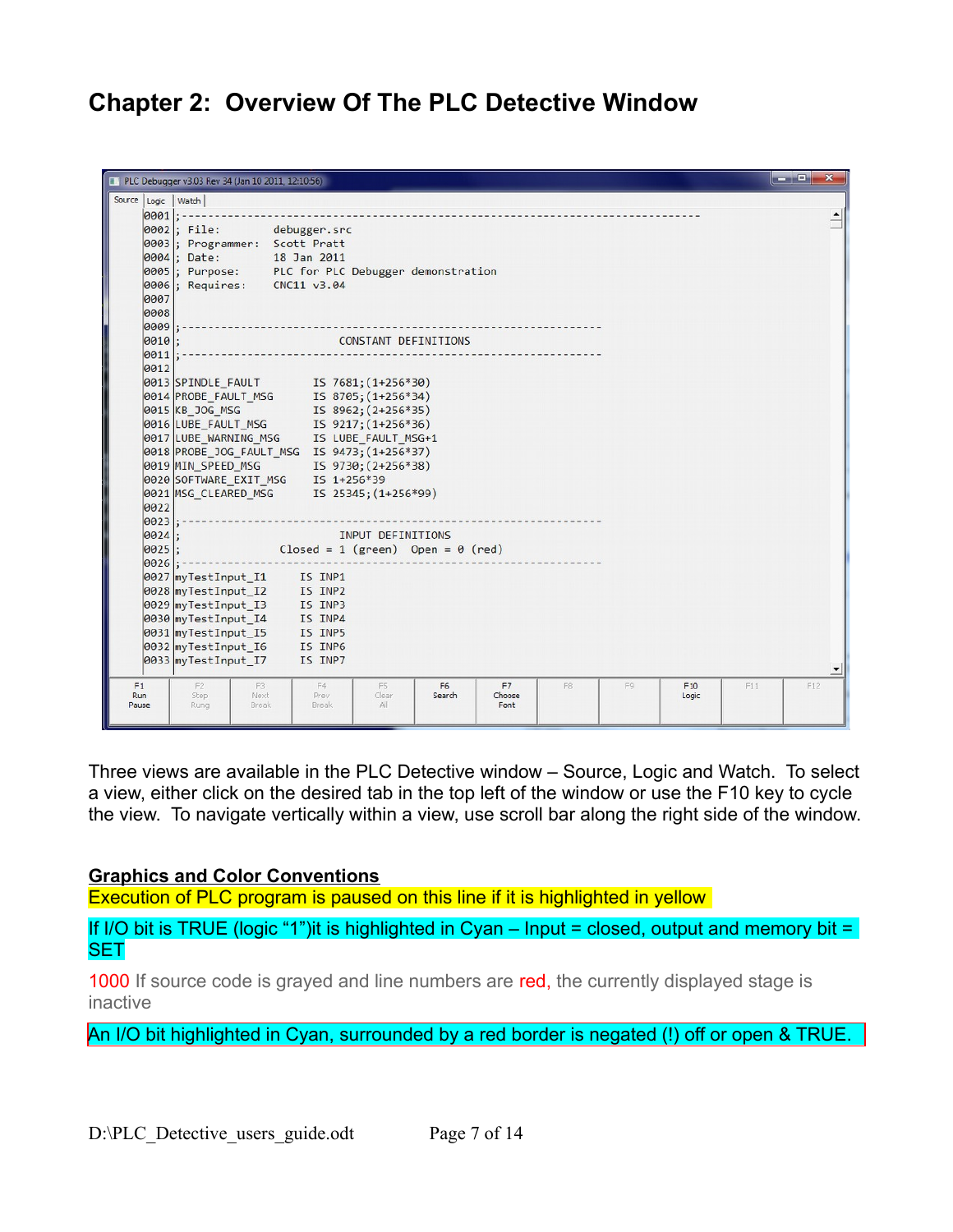# **Chapter 3: Using The Source Code View**

By far the most useful view for PLC development, testing and debugging is the Source Code View. With it, you can monitor the values of word values and watch the active state of every input, output and memory location in real-time as they are being used in the PLC program. You can as well as set "Breakpoints" to stop the PLC program before or after execution of certain PLC statement(s) or when a PLC event occurs or doesn't occur.

To get started, let's go over a few of the features that help make the source code view easier to read and find our way around.

## **Viewing Options and Source Code Navigation**

## **Font Type Selection, Size and Style**

When selecting a font, we recommend using "regular", 12pt, "Consolas" font. "Consolas" is a "mono-spaced" font which means that all the letters are spaced equally. A mono-spaced makes it much easier to read source code because the text between lines above and below each other remains aligned.

### **Search**

Without a doubt, the easiest way to find that variable you are looking. Search is case insensitive and will find words which include the string you enter -whether whole or partial to the word it occurs in.

Below is an example of the first instance found on a search for "spindle":

| Find what:                          |  | spindle |           |             | <b>Find Next</b>                                      |  |  |
|-------------------------------------|--|---------|-----------|-------------|-------------------------------------------------------|--|--|
| Match whole word only<br>Match case |  |         | Direction | © Up C Down | Cancel                                                |  |  |
| 0051<br>0052                        |  |         |           |             |                                                       |  |  |
| 0053 Lube0k                         |  |         |           | IS INP9     | ;Lube is<br>0054 SpindleInverterOk IS INP10 ; Inverte |  |  |

**NOTE:** Currently searches are performed in one direction only -down. But don't worry. If search gets to the end of the source code and doesn't find what you looking for, it will automatically start back at the start of the source code file and continue until it returns to the current cursor position.

### **Source Code display for logic in inactive stages**

All source code logic in an inactive stage is grayed out and the line numbers are red. Logic in an inactive stage is not acted on although the states and values of variables and I/O which are acted on in active stages will still be updated within the inactive view.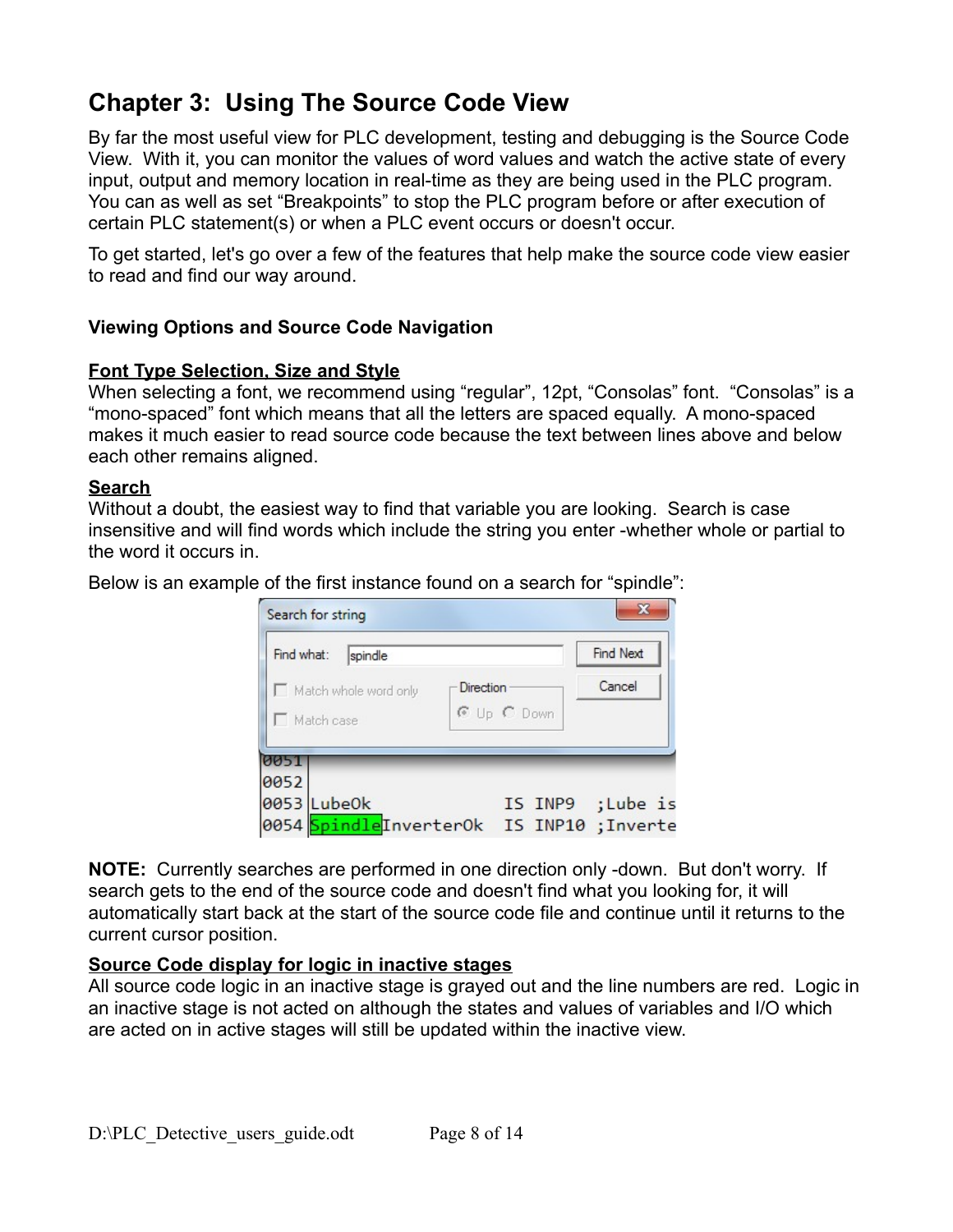# **Chapter 3: Using The Source Code View (Cont'd)**

## **A note about PLC program behavior**

It is *important* to understand that any variables and memory bits on the current line (highlighted in yellow when paused) will not be updated until the program is allowed to continue *past* the current line. Another important factor to keep in mind is that, while memory and word variables will be updated immediately upon passing the line of code that acts on them, *Outputs are not updated until the end of the PLC program is reached, Inputs are updated only at the beginning of the PLC program.* 

In Screenshot #1 below, the program is paused at a breakpoint on line #1771. Note that even though the condition for the statement on line #1771 is TRUE, (myTestInput\_I2 is closed) the action(s) performed by that statement will not be complete until stepping or moving beyond the statement that sets it.



In Screenshot #2 it can be seen that, while myTestMem M1 and myTestWord W4 have been updated, the output -myTestOutput\_O1- is still off and will remain so until the end of the PLC program is reached.



This can lead to unexpected results since, as Screenshot #3 shows, myTestMem\_M1 and myTestWord W4 are immediately reset as a result of myTestOutput O1 not being set until the end of the PLC program is reached.

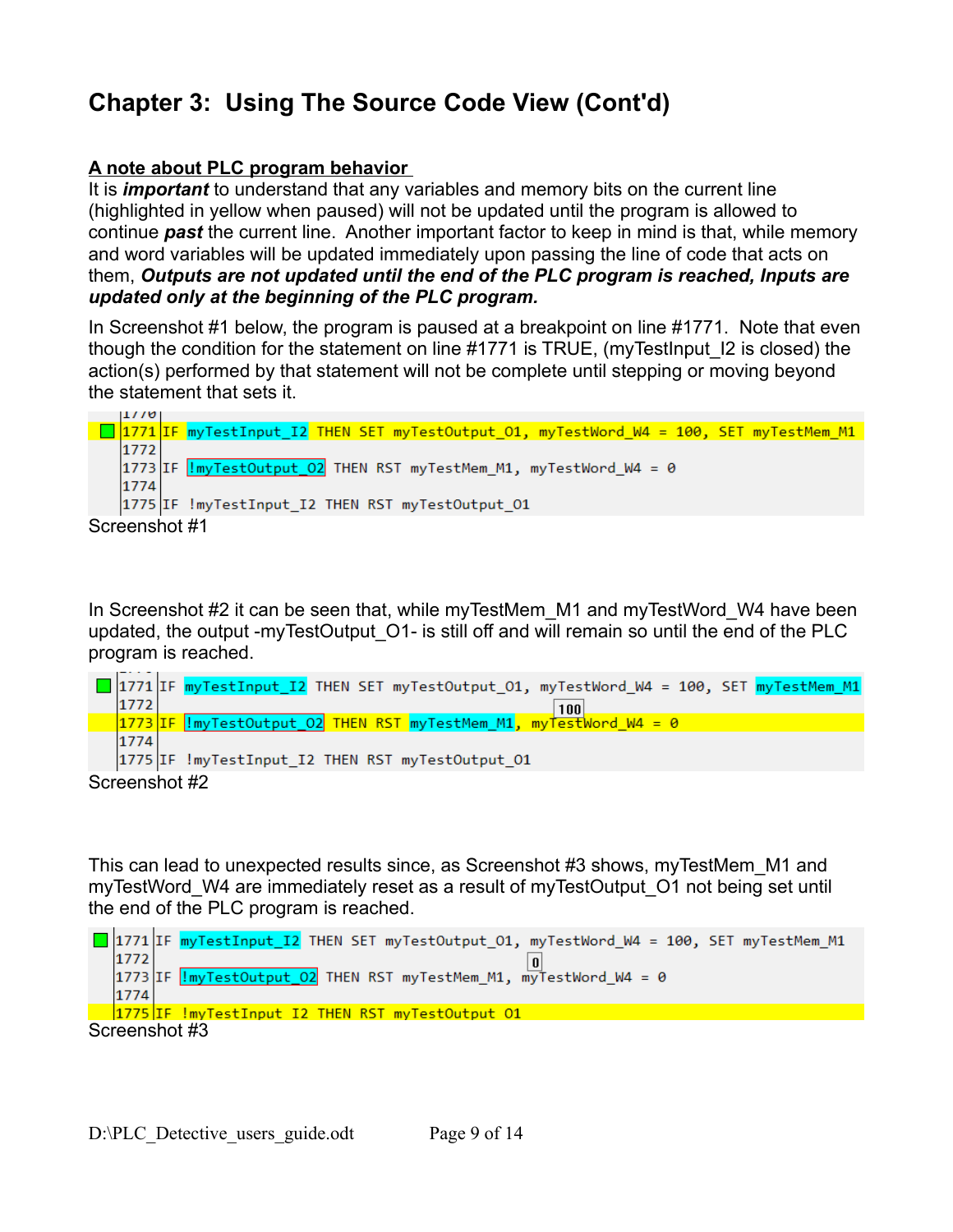## **Chapter 3: Using The Source Code View (Cont'd)**

### **Tools for PLC Program Development and Debugging**

#### **Run/Pause**

Pressing or clicking on the F1 – Run/Pause button toggles the PLC program between a "running" state and a "paused" state. When toggling to a paused state, the program will stop on the next appropriate Breakpoint that the PLC program encounters. If no Breakpoint(s) have been set, it will stop at the first line of the PLC program. For further details on Breakpoints, please see the "Breakpoints" section of the manual found later in this chapter.

Please keep in mind that, when a PLC program is in a paused state, none of the I/O or variables are being updated and as such you will see no changes of states or values in either the PLC Detective screens or in the real-time I/O display in CNC11.

#### **Step Rung**

Pressing or clicking on the F2 – Step Rung button "steps" through the PLC program one statement at a time. The F2 – Step Rung button is available only when the PLC program is in the paused state.

#### **Breakpoints**

Breakpoints are used to pause execution of the PLC program at specific location(s) and can be an invaluable tool in developing method of Breakpoints can only be set on PLC program lines that begin with "IF".

There are three types of Breakpoints:

- 1.) **Always Break** (Blue) Pauses execution of the PLC program at the selected statement on every pass. Double left click to SET, double left click again to clear.
- 2.) **Break On TRUE** (Green) Pauses execution of the PLC program only when the selected statement is TRUE. Double right click to cycle from TRUE->FALSE->clear
- 3.) **Break On FALSE** (Red) Pauses execution of the PLC program only when the selected statement is FALSE. Double right click to cycle from TRUE->FALSE->clear



## **NOTE: ALL BREAKPOINTS IN INACTIVE STAGES ARE IGNORED**

#### **Mouse Over**

"Mousing Over" or "Hovering" over a word variable will cause a tool tip to pop up displaying the current value of the word variable. Note: Once the value is displayed, the value will not be updated unless the mouse is moved.

| $1772$ |  |  | 100                                                                               |
|--------|--|--|-----------------------------------------------------------------------------------|
|        |  |  | $\sqrt{1773\text{ IF}}$ !myTestOutput O2 THEN RST myTestMem M1, myTestWord W4 = 0 |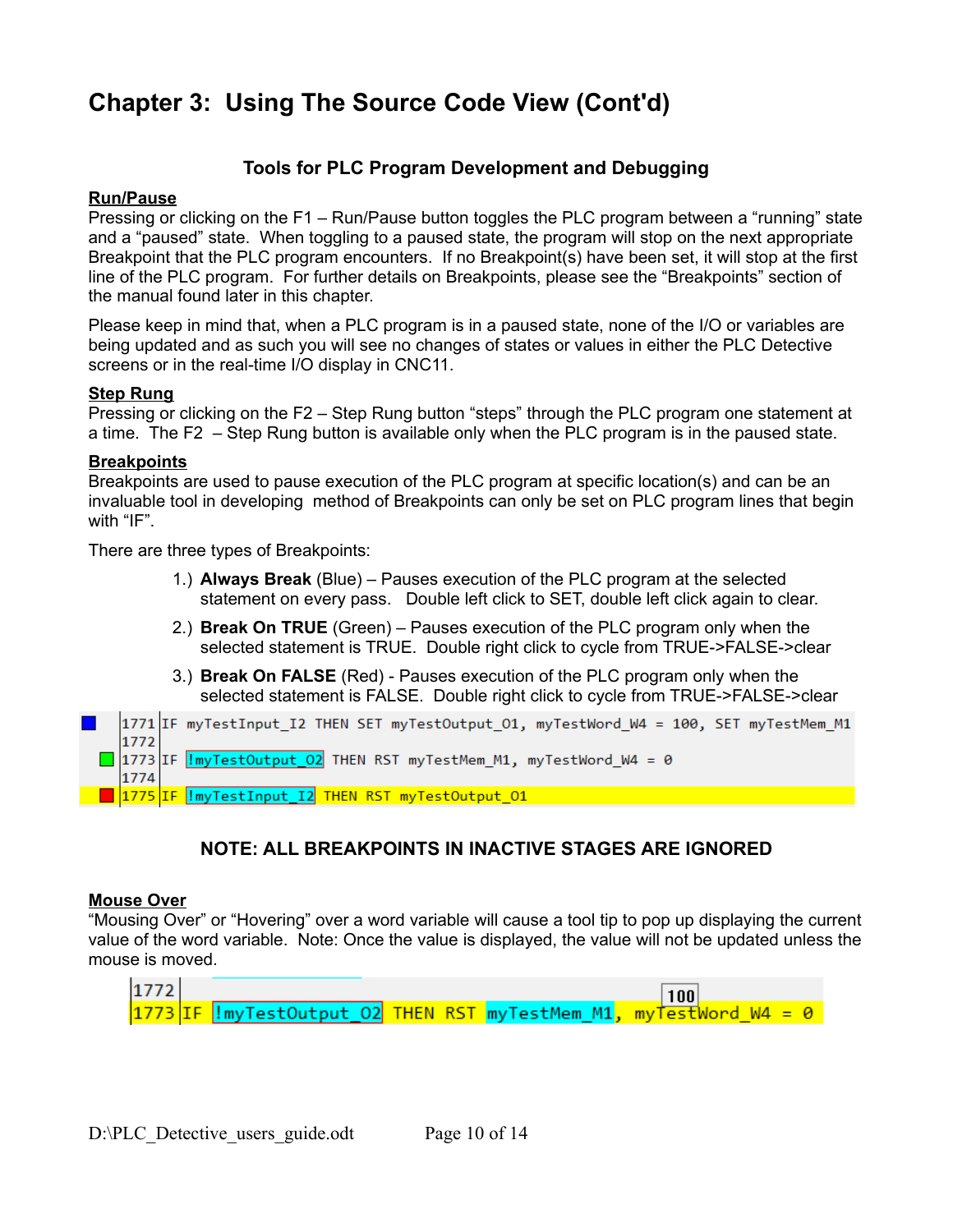# **Chapter 3: Using The Source Code View (Cont'd)**

Mapping Word Variables to allow Viewing of System Variables, Timers and A/D Values The PLC Detective allows you to view all variable and I/O data that is sent up to the PC but it does not have the ability to directly view the values for Timers, System Variables and A (A/D) input values.Fortunately, there is a work around that provides this functionality.

By slightly modifying your source code to map a word variable to the Timer, System Variable or A/D input that you want to monitor, you can view the current value(s) for these data types. This concept is illustrated in the examples that follow.

### **NOTE: This example assumes I/O mapping consistent with use of a ALLIN1DC.**

#### **Declaring Word Variable(s)**

Like any other variable, a word variable must be declared before it can be used. The following examples will declare 3 word variables, "valueOfOneSecTimer\_W1" which will be mapped to a Timer declared as oneSecondTimer T1 and analogInput W2 which will be mapped to the analog input<sup>\*</sup> and "encoderPosition\_DW1" which will be mapped to a System Variable that holds the encoder position for the sixth encoder input.

| valueOfOneSecTimer W1 IS |     | W1; Word variable to be mapped to oneSecondTimer T1   |
|--------------------------|-----|-------------------------------------------------------|
| analogInput W2           |     | W2; Word variable to be mapped to the analog input.   |
| encoderPosition DW1      | IS. | DW1; Word variable to be mapped to SV_MPU11 ABS POS 5 |

### **Mapping Word Variables** (MainStage of PLC program)

IF TRUE THEN valueOfOneSecTimer\_W1 = oneSecondTimer\_T1

IF TRUE THEN BTW analogInput W2 analogInputBit0 12

IF TRUE THEN encoderPosition\_DW1 = SV\_MPU11\_ABS\_POS\_5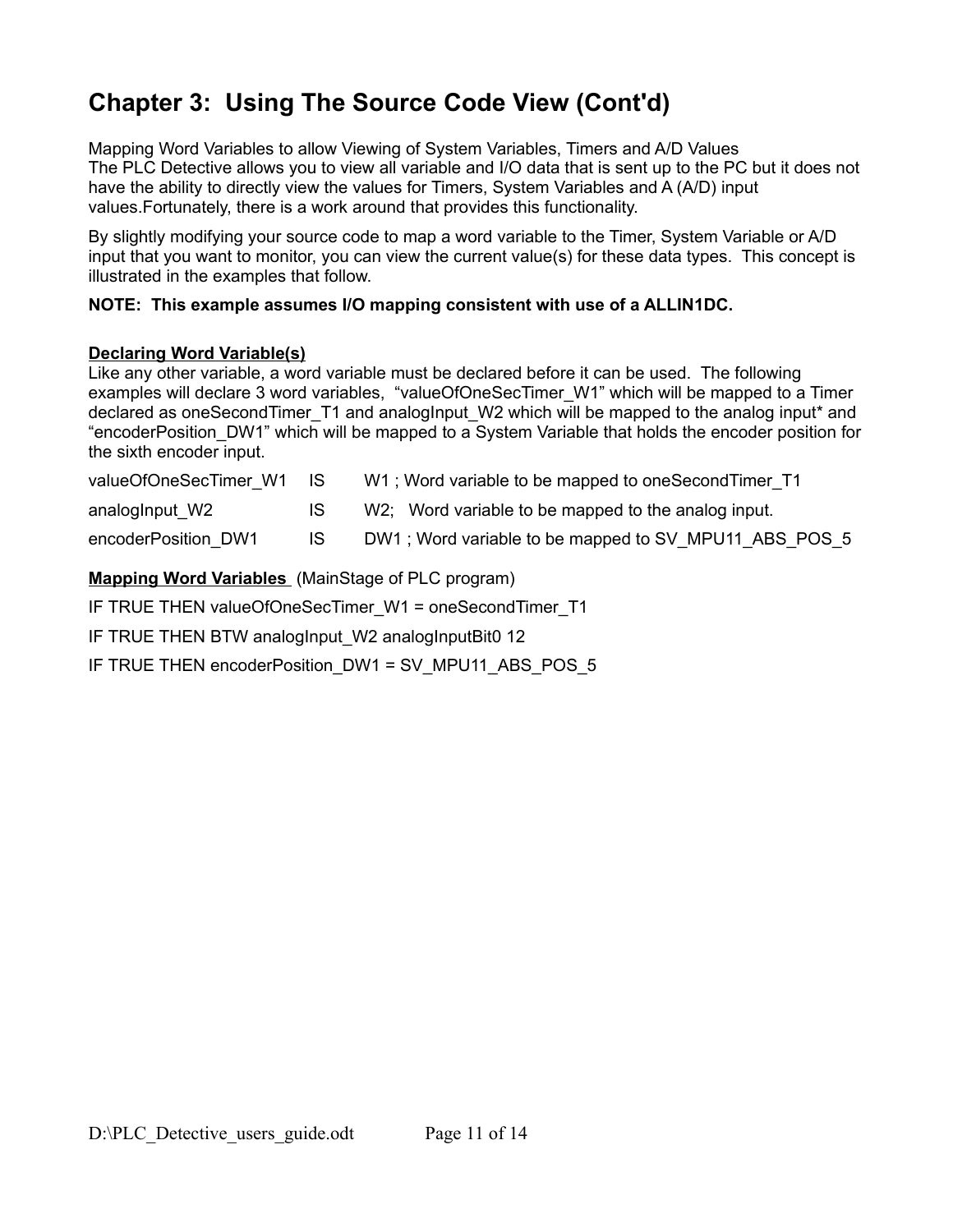## **Chapter 4: Using The Logic View**



Figure 2. The Logic View.

The Logic View is used to record and analyze PLC event history. Up to 32 different PLC bits can be selected from the dropdown boxes on the left of the window. Only bit type entities and only PLC bits which have been defined in the PLC program are available to monitor. Though a Timer is not a "bit" type, the status of a Timer (TRUE or FALSE) is and thus can be monitored.

#### **Viewing and Run-time Options**

**F1 Start:** Starts automatic PLC Capture if a Trigger has been defined. When a capture is in progress, the button turns red, when the trigger event occurs, the button turns yellow and when the specified number of "Post" triggers events have elapsed, the button turns back to gray. Captures can be stopped at any time by pressing the F1 or F2 button at anytime.

- **F2 Manual Trigger:** Starts the PLC capture immediately turning the Manual Trigger button red. The capture runs until the Manual Trigger button is pressed again.
- **F3 Switch to Time, Switch to Event:** Switches between time based display and event eased display. Default time base is 20 milliseconds.
- **F5, F6 & F7 Zoom In, Zoom Out & Zoom Reset:** Zooms in, out & resets zoom level to default.
- **F8 Rising and Falling Edge:** Begins capture on either rising or falling edge of trigger event.
- **F11 Save:** Saves currently selected PLC bits and trigger settings for re-use. It will also save any PLC event data captured at the same time.
- **F12 Load:** Loads previously saved capture settings and captured event data.
- **Pre and Post Trigger Settings:** The Pre and Post trigger settings define the number of events that you wish to capture before and after the defined trigger event. When in a time based view, the values in the spinners represent the amount of time, in 20 millisecond intervals, to be captured before and after the trigger event. When in event based view, the values represent the number of PLC bit edge transitions (rising or falling as selected ) before and after the trigger event.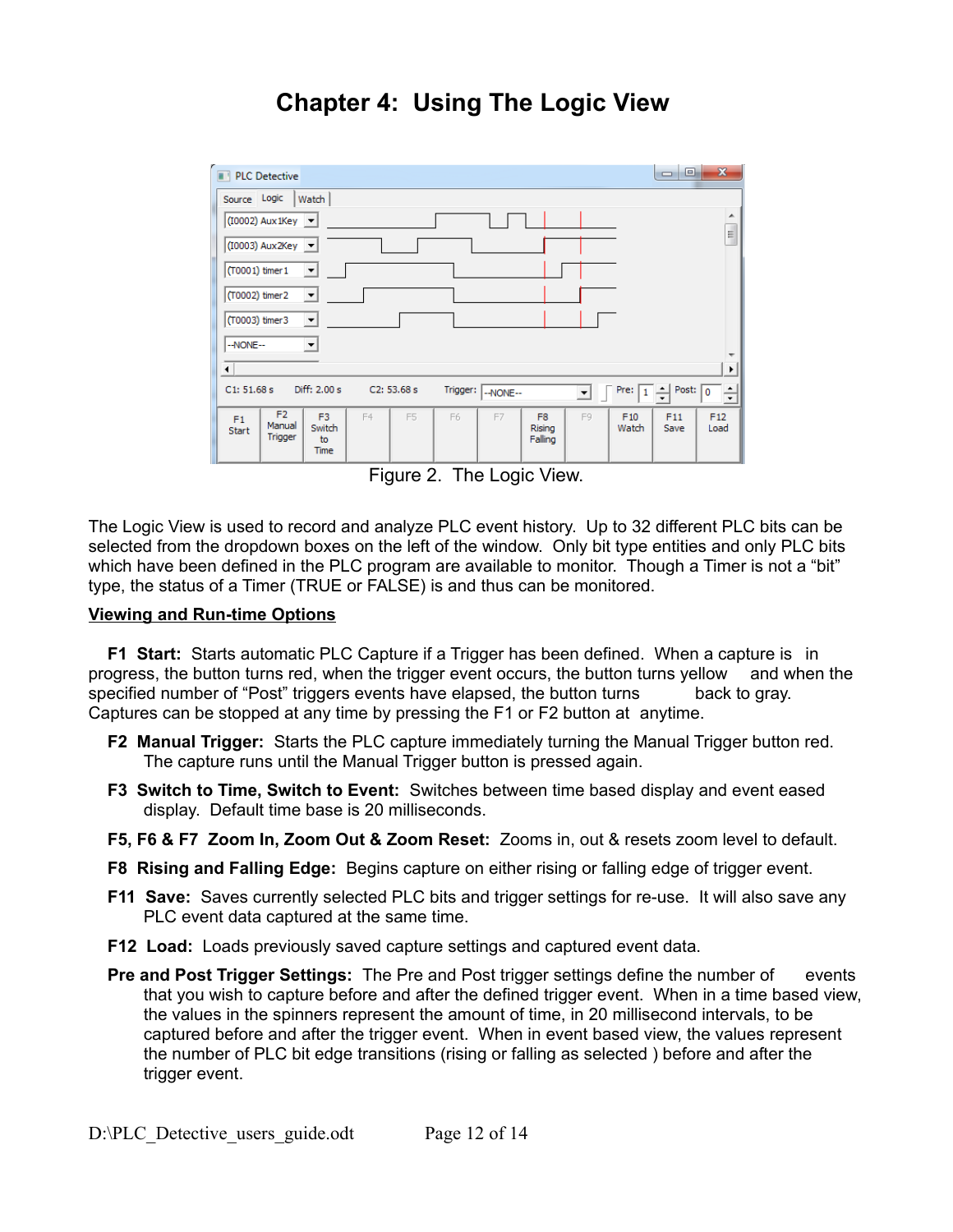## **Chapter 4: Using The Logic View (Cont'd)**

#### **Setting up a PLC Capture**

To setup a PLC:

- 1. Select the PLC Bits you wish to monitor from the dropdown boxes on the left of the screen.
- 2. Choose the number of Pre-Trigger and Post-Trigger events from the spinner boxes in the bottom right of the screen
- 3. Select the PLC bit you wish to trigger on in the "Trigger" dropdown box.
- 4. Choose Time or Event Based view by pressing F3 Switch to Time/Switch to Event
- 5. Press F11 "Save" if you wish to save these settings to be used later.
- 6. Press F1 Start. (or F2 Manual Trigger if you prefer)

#### **Using The Cursors to Measure Time Between PLC Events and Total Elapsed Time**

Left or Right clicking near a leading or falling edge of a PLC bit will place a cursor at that location. The "C1" and "C2" cursor indicators display the time (since the start of the capture) relating to where they are positioned. They are shown on the screen using red dashed lines, and can be repositioned using a left mouse click for C1 and a right mouse click for C2. The "Diff" indicator is the absolute difference between the times.

| $\mathbf{x}$<br>Θ.<br>$\qquad \qquad \blacksquare$<br><b>PLC Detective</b>                                                                                                                    |  |  |  |  |  |  |  |  |  |  |
|-----------------------------------------------------------------------------------------------------------------------------------------------------------------------------------------------|--|--|--|--|--|--|--|--|--|--|
| Source Logic<br>Watch                                                                                                                                                                         |  |  |  |  |  |  |  |  |  |  |
| ▲<br>$(10002)$ Aux 1Key $\vert \mathbf{v} \vert$                                                                                                                                              |  |  |  |  |  |  |  |  |  |  |
| Ξ<br>$(10003)$ Aux2Key $\vert \mathbf{v} \vert$                                                                                                                                               |  |  |  |  |  |  |  |  |  |  |
| (T0001) timer 1<br>$\blacktriangledown$                                                                                                                                                       |  |  |  |  |  |  |  |  |  |  |
| (T0002) timer2<br>$\blacktriangledown$                                                                                                                                                        |  |  |  |  |  |  |  |  |  |  |
| (T0003) timer3<br>$\blacktriangledown$                                                                                                                                                        |  |  |  |  |  |  |  |  |  |  |
| --NONE--<br>$\vert$                                                                                                                                                                           |  |  |  |  |  |  |  |  |  |  |
| $\leftarrow$<br>r                                                                                                                                                                             |  |  |  |  |  |  |  |  |  |  |
| Diff: 2.00 s<br>C1: 51.68 s<br>C2: 53.68 s<br>Post: $\boxed{0}$<br>Trigger:  <br>Pre:<br>≐<br>Ė<br>--NONE--<br>▾╎<br>$\overline{\phantom{a}}$                                                 |  |  |  |  |  |  |  |  |  |  |
| F <sub>2</sub><br>F <sub>3</sub><br>F5<br>F12<br>F4<br>F6<br>F7<br>F <sub>8</sub><br>F9<br>F10<br>F11<br>F1<br>Manual<br>Switch<br>Watch<br>Save<br>Load<br>Rising<br><b>Start</b><br>Trigger |  |  |  |  |  |  |  |  |  |  |
| Falling<br>to<br><b>Time</b>                                                                                                                                                                  |  |  |  |  |  |  |  |  |  |  |